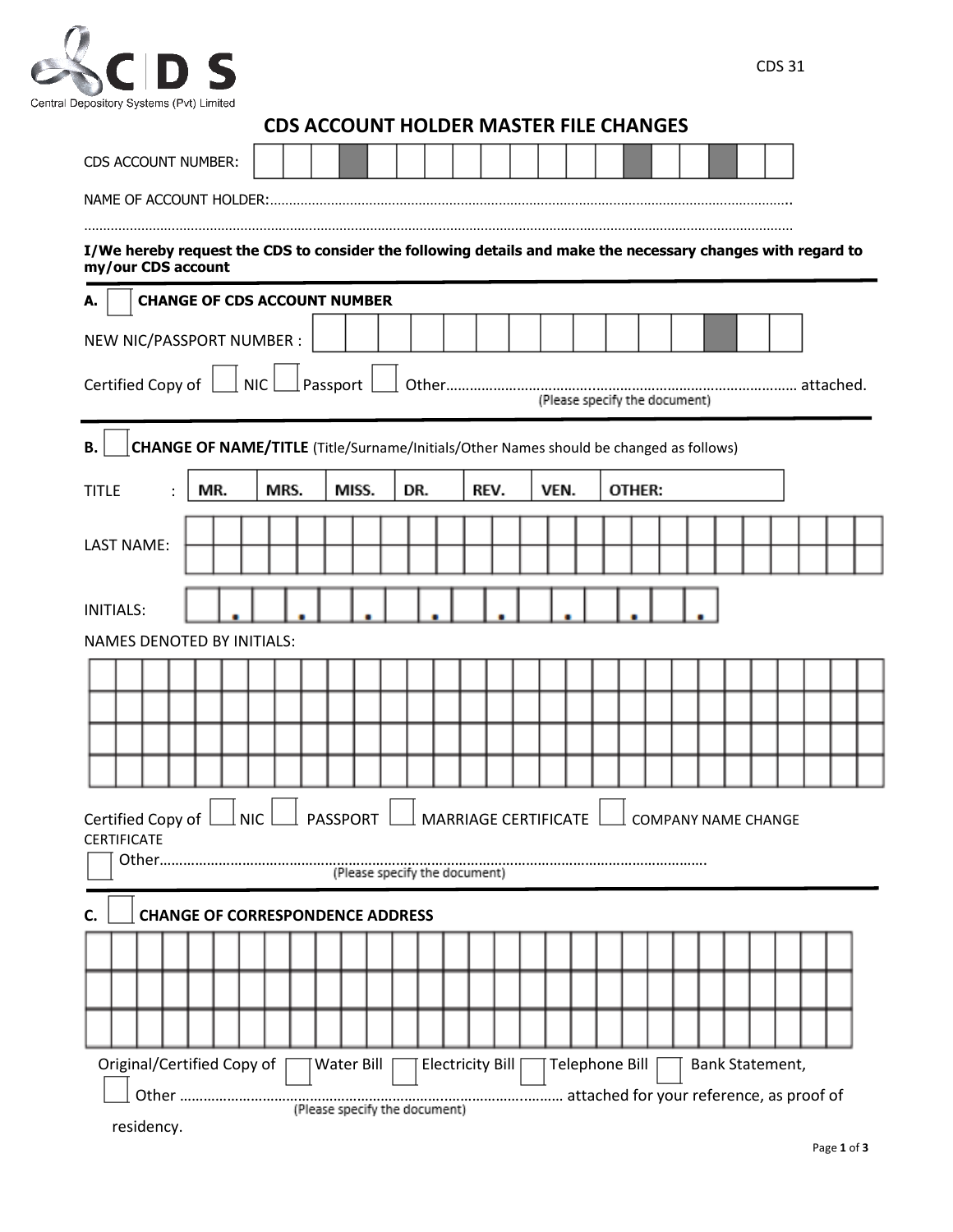

| CHANGE OF CDS ACCOUNT STATUS AT THE REQUEST OF THE ACCOUNT HOLDER<br>D.                                                                                                                                             |                               |                          |                                                                                                               |
|---------------------------------------------------------------------------------------------------------------------------------------------------------------------------------------------------------------------|-------------------------------|--------------------------|---------------------------------------------------------------------------------------------------------------|
| <b>Change to the Account Status</b>                                                                                                                                                                                 | <b>Master File Level</b>      | <b>Participant Level</b> |                                                                                                               |
| Dealings Suspension                                                                                                                                                                                                 |                               |                          |                                                                                                               |
| <b>Trading Suspension</b>                                                                                                                                                                                           |                               |                          |                                                                                                               |
| Lifting of Dealings Suspension                                                                                                                                                                                      |                               |                          |                                                                                                               |
| Lifting of Trading Suspension                                                                                                                                                                                       |                               |                          |                                                                                                               |
| Please attach the necessary documents                                                                                                                                                                               |                               |                          |                                                                                                               |
| Letter from account holder explaining reasons                                                                                                                                                                       |                               |                          | (Required for lifting of dealings suspensions<br>Proof of Residency imposed due to monthly statement returns) |
| Other                                                                                                                                                                                                               | (Please specify the document) |                          |                                                                                                               |
| *For requests made by Participants to remove suspensions of a client account to recover sums due to the participant firm,<br>the Participant firm shall submit all necessary documents in terms of CDS Rule 11.2(b) |                               |                          |                                                                                                               |

I/We hereby confirm that the information given above are true and correct and the CDS shall be absolved from any liability for loss/damage occurred due to any incorrect/false information/document provided by me/us.

Signature of the Applicant(s)

Ě.

- 1. ……………………………………….
- 2. ……………………………………….
- 3. ……………………………………….

| For office use only $-$ To be completed by the Participant                                                                                                                                               |                                                      |  |  |  |
|----------------------------------------------------------------------------------------------------------------------------------------------------------------------------------------------------------|------------------------------------------------------|--|--|--|
| We confirm the authenticity of the given information and attached<br>supporting documents. We have followed the necessary KYC guidelines and<br>verified the information given by the account holder(s). | Authorized Signature and<br>Stamp of the Participant |  |  |  |